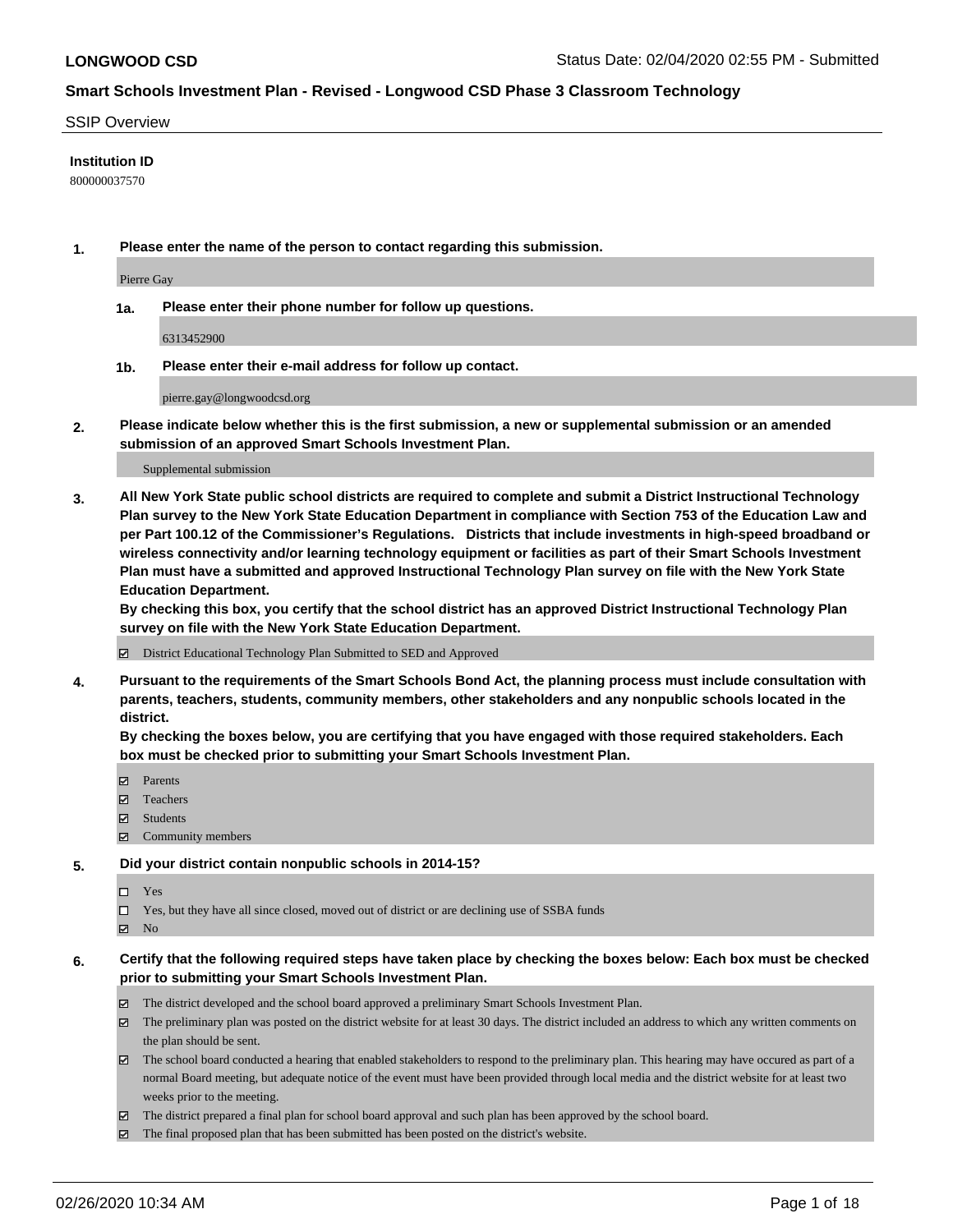SSIP Overview

**6a. Please upload the proposed Smart Schools Investment Plan (SSIP) that was posted on the district's website, along with any supporting materials. Note that this should be different than your recently submitted Educational Technology Survey. The Final SSIP, as approved by the School Board, should also be posted on the website and remain there during the course of the projects contained therein.**

SSBAPhase3.pdf

**6b. Enter the webpage address where the final Smart Schools Investment Plan is posted. The Plan should remain posted for the life of the included projects.**

https://tinyurl.com/y6a6wovs

**7. Please enter an estimate of the total number of students and staff that will benefit from this Smart Schools Investment Plan based on the cumulative projects submitted to date.**

9,317

**8. An LEA/School District may partner with one or more other LEA/School Districts to form a consortium to pool Smart Schools Bond Act funds for a project that meets all other Smart School Bond Act requirements. Each school district participating in the consortium will need to file an approved Smart Schools Investment Plan for the project and submit a signed Memorandum of Understanding that sets forth the details of the consortium including the roles of each respective district.**

 $\Box$  The district plans to participate in a consortium to partner with other school district(s) to implement a Smart Schools project.

### **9. Please enter the name and 6-digit SED Code for each LEA/School District participating in the Consortium.**

| Partner LEA/District | <b>ISED BEDS Code</b> |
|----------------------|-----------------------|
| (No Response)        | (No Response)         |

### **10. Please upload a signed Memorandum of Understanding with all of the participating Consortium partners.**

(No Response)

#### **11. Your district's Smart Schools Bond Act Allocation is:**

\$7,772,337

#### **12. Final 2014-15 BEDS Enrollment to calculate Nonpublic Sharing Requirement**

|            | Public Enrollment | Nonpublic Enrollment | Total Enrollment | l Nonpublic Percentage |
|------------|-------------------|----------------------|------------------|------------------------|
| Enrollment | 9,050             |                      | 9.050.00         | 0.00                   |

**13. This table compares each category budget total, as entered in that category's page, to the total expenditures listed in the category's expenditure table. Any discrepancies between the two must be resolved before submission.**

|                                          | Sub-Allocations | <b>Expenditure Totals</b> | <b>Difference</b> |
|------------------------------------------|-----------------|---------------------------|-------------------|
| <b>School Connectivity</b>               | 0.00            | 0.00                      | 0.00              |
| Connectivity Projects for<br>Communities | 0.00            | 0.00                      | 0.00              |
| Classroom Technology                     | 770,925.00      | 770,925.00                | 0.00              |
| Pre-Kindergarten Classrooms              | 0.00            | 0.00                      | 0.00              |
| Replace Transportable<br>Classrooms      | 0.00            | 0.00                      | 0.00              |
| <b>High-Tech Security Features</b>       | 0.00            | 0.00                      | 0.00              |
| Nonpublic Loan                           | 0.00            | 0.00                      | 0.00              |
| Totals:                                  |                 |                           |                   |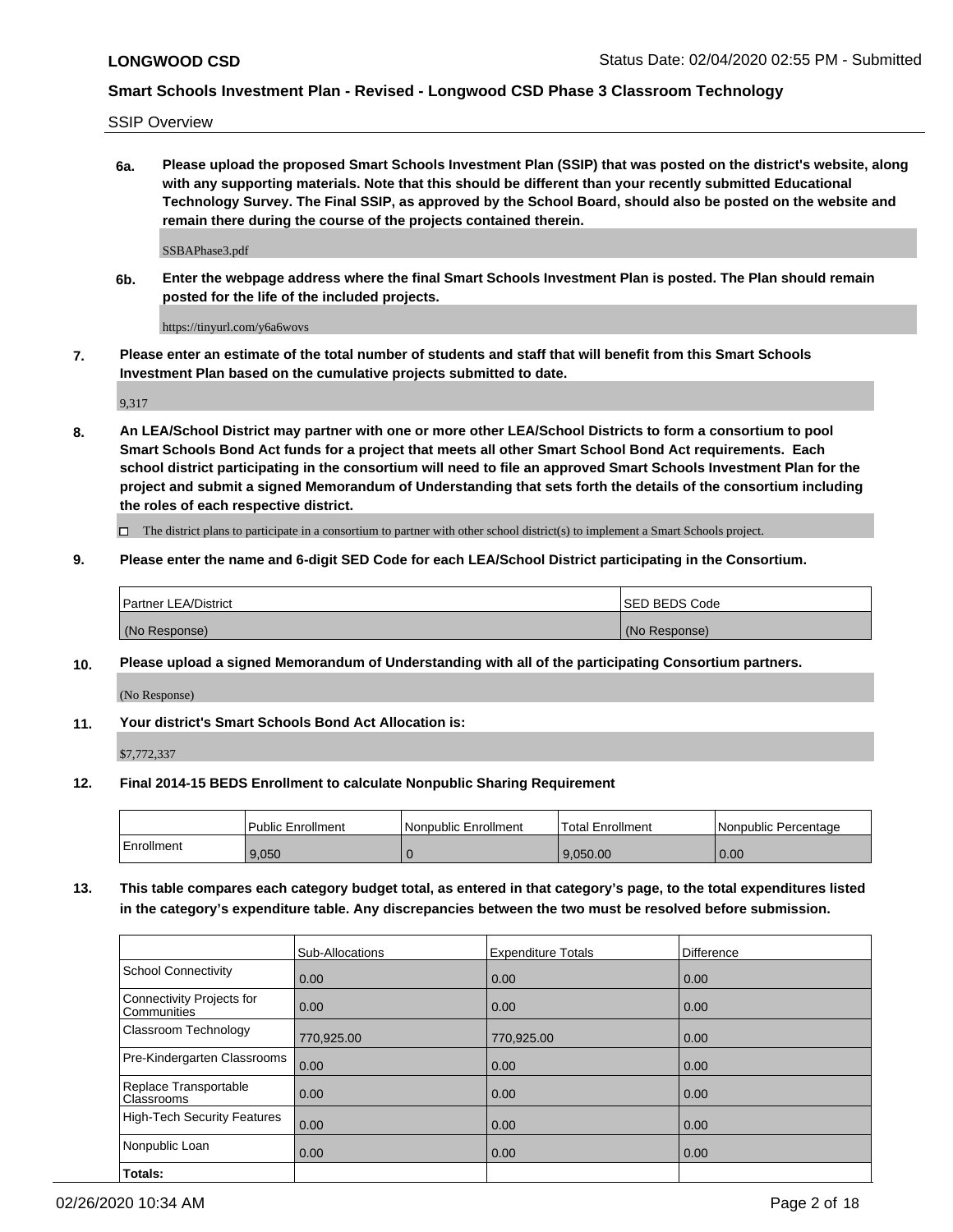SSIP Overview

| Sub-Allocations | Expenditure Totals | <b>Difference</b> |
|-----------------|--------------------|-------------------|
| 770,925         | 770.925            |                   |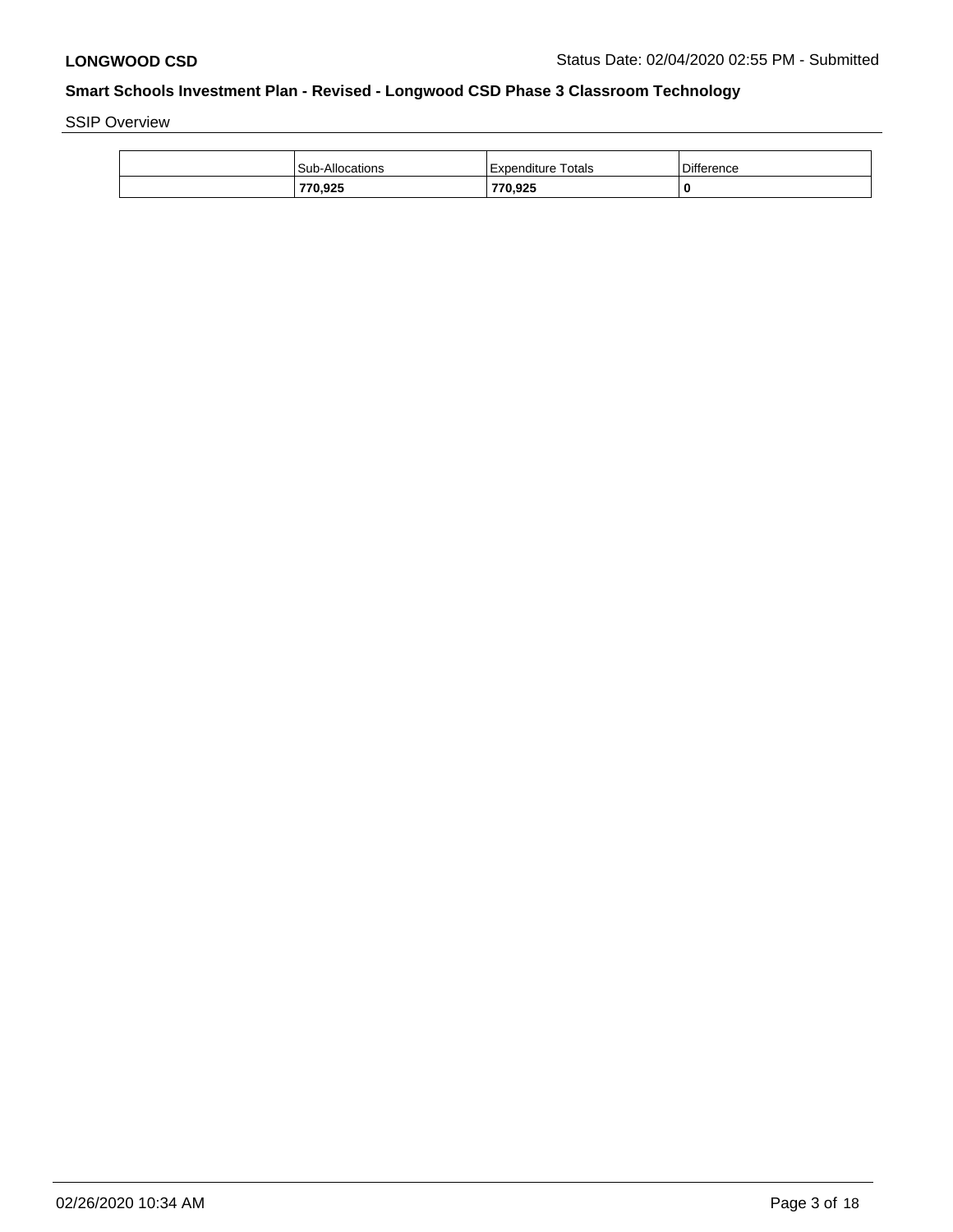School Connectivity

- **1. In order for students and faculty to receive the maximum benefit from the technology made available under the Smart Schools Bond Act, their school buildings must possess sufficient connectivity infrastructure to ensure that devices can be used during the school day. Smart Schools Investment Plans must demonstrate that:**
	- **• sufficient infrastructure that meets the Federal Communications Commission's 100 Mbps per 1,000 students standard currently exists in the buildings where new devices will be deployed, or**
	- **• is a planned use of a portion of Smart Schools Bond Act funds, or**
	- **• is under development through another funding source.**

**Smart Schools Bond Act funds used for technology infrastructure or classroom technology investments must increase the number of school buildings that meet or exceed the minimum speed standard of 100 Mbps per 1,000 students and staff within 12 months. This standard may be met on either a contracted 24/7 firm service or a "burstable" capability. If the standard is met under the burstable criteria, it must be:**

**1. Specifically codified in a service contract with a provider, and**

**2. Guaranteed to be available to all students and devices as needed, particularly during periods of high demand, such as computer-based testing (CBT) periods.**

**Please describe how your district already meets or is planning to meet this standard within 12 months of plan submission.**

(No Response)

**1a. If a district believes that it will be impossible to meet this standard within 12 months, it may apply for a waiver of this requirement, as described on the Smart Schools website. The waiver must be filed and approved by SED prior to submitting this survey.**

 $\Box$  By checking this box, you are certifying that the school district has an approved waiver of this requirement on file with the New York State Education Department.

**2. Connectivity Speed Calculator (Required). If the district currently meets the required speed, enter "Currently Met" in the last box: Expected Date When Required Speed Will be Met.**

|                  | l Number of     | Required Speed | Current Speed in | Expected Speed | Expected Date                        |
|------------------|-----------------|----------------|------------------|----------------|--------------------------------------|
|                  | <b>Students</b> | In Mbps        | Mbps             | to be Attained | When Required                        |
|                  |                 |                |                  |                | Within 12 Months 1Speed Will be Met1 |
| Calculated Speed | (No Response)   | 0.00           | (No Response)    | (No Response)  | l (No Response)                      |

**3. Describe how you intend to use Smart Schools Bond Act funds for high-speed broadband and/or wireless connectivity projects in school buildings.**

(No Response)

**4. Describe the linkage between the district's District Instructional Technology Plan and how the proposed projects will improve teaching and learning. (There should be a link between your response to this question and your responses to Question 1 in Section IV - NYSED Initiatives Alignment: "Explain how the district use of instructional technology will serve as a part of a comprehensive and sustained effort to support rigorous academic standards attainment and performance improvement for students."** 

**Your answer should also align with your answers to the questions in Section II - Strategic Technology Planning and the associated Action Steps in Section III - Action Plan.)**

(No Response)

**5. If the district wishes to have students and staff access the Internet from wireless devices within the school building, or in close proximity to it, it must first ensure that it has a robust Wi-Fi network in place that has sufficient bandwidth to meet user demand.**

**Please describe how you have quantified this demand and how you plan to meet this demand.**

(No Response)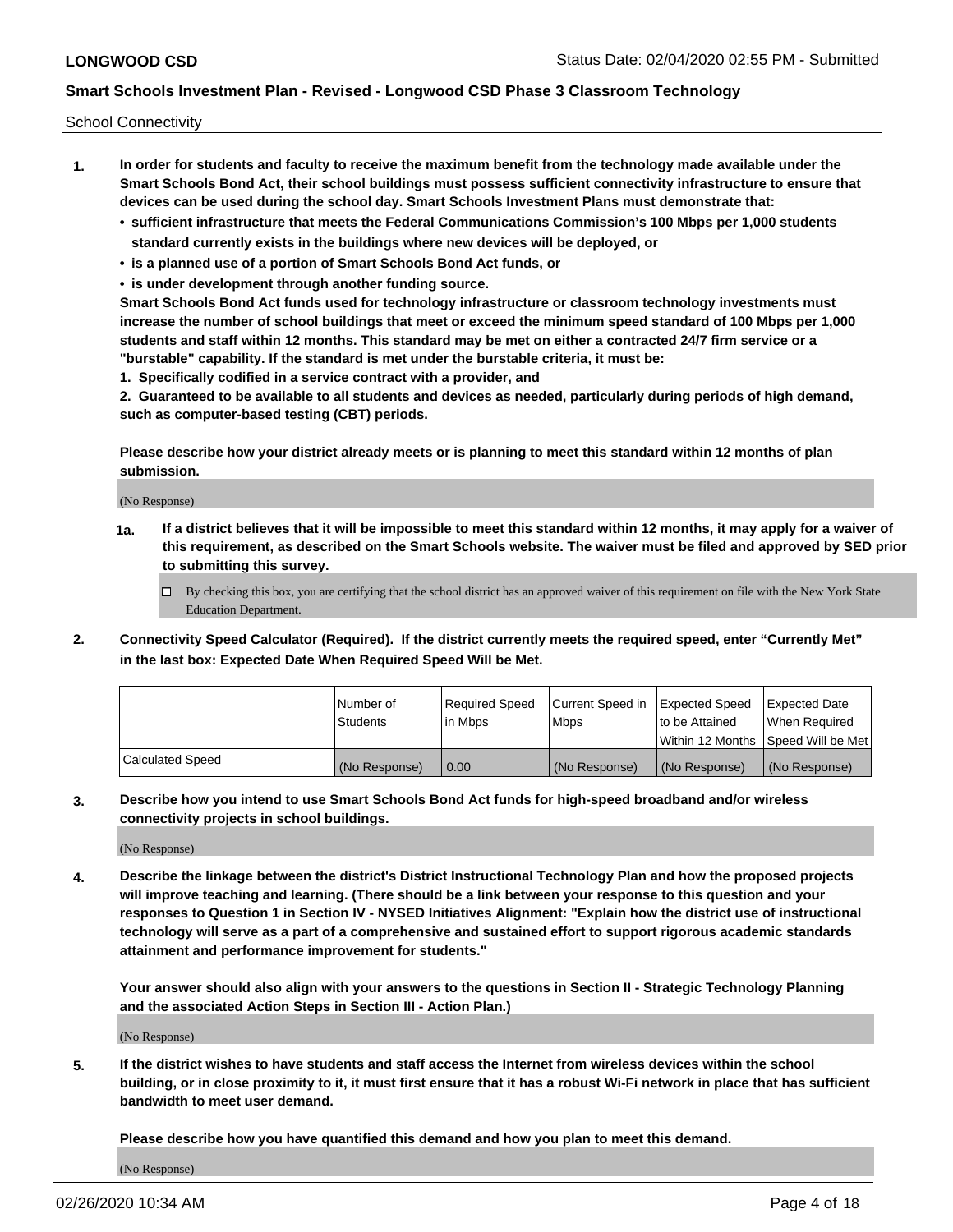School Connectivity

**6. Smart Schools plans with any expenditures in the School Connectivity category require a project number from the Office of Facilities Planning. Districts must submit an SSBA LOI and receive project numbers prior to submitting the SSIP. As indicated on the LOI, some projects may be eligible for a streamlined review and will not require a building permit.**

**Please indicate on a separate row each project number given to you by the Office of Facilities Planning.**

| Project Number |  |
|----------------|--|
| (No Response)  |  |

**7. Certain high-tech security and connectivity infrastructure projects may be eligible for an expedited review process as determined by the Office of Facilities Planning.**

### **Was your project deemed eligible for streamlined review?**

(No Response)

### **8. Include the name and license number of the architect or engineer of record.**

| Name          | License Number |
|---------------|----------------|
| (No Response) | (No Response)  |

#### **9. Public Expenditures – Loanable (Counts toward the nonpublic loan calculation)**

| Select the allowable expenditure type.<br>Repeat to add another item under each type. | <b>PUBLIC</b> Items to be<br>l Purchased | Quantity         | l Cost Per Item  | <b>Total Cost</b> |
|---------------------------------------------------------------------------------------|------------------------------------------|------------------|------------------|-------------------|
| (No Response)                                                                         | (No Response)                            | (No<br>Response) | (No<br>Response) | 0.00              |
|                                                                                       |                                          | 0                | 0.00             |                   |

### **10. Public Expenditures – Non-Loanable (Does not count toward nonpublic loan calculation)**

| Select the allowable expenditure | <b>PUBLIC</b> Items to be purchased | Quantity      | Cost per Item | <b>Total Cost</b> |
|----------------------------------|-------------------------------------|---------------|---------------|-------------------|
| type.                            |                                     |               |               |                   |
| Repeat to add another item under |                                     |               |               |                   |
| each type.                       |                                     |               |               |                   |
| (No Response)                    | (No Response)                       | (No Response) | (No Response) | 0.00              |
|                                  |                                     | U             | 0.00          |                   |

#### **11. Final 2014-15 BEDS Enrollment to calculate Nonpublic Sharing Requirement (no changes allowed.)**

|            | Public Enrollment | <b>Nonpublic Enrollment</b> | Total Enrollment | l Nonpublic Percentage |
|------------|-------------------|-----------------------------|------------------|------------------------|
| Enrollment | 9.050             |                             | 9.050.00         | 0.00                   |

### **12. Total Public Budget - Loanable (Counts toward the nonpublic loan calculation)**

|                                               | Public Allocations | <b>Estimated Nonpublic Loan</b><br>Amount | Estimated Total Sub-Allocations |
|-----------------------------------------------|--------------------|-------------------------------------------|---------------------------------|
| Network/Access Costs                          | (No Response)      | 0.00                                      | 0.00                            |
| School Internal Connections and<br>Components | (No Response)      | 0.00                                      | 0.00                            |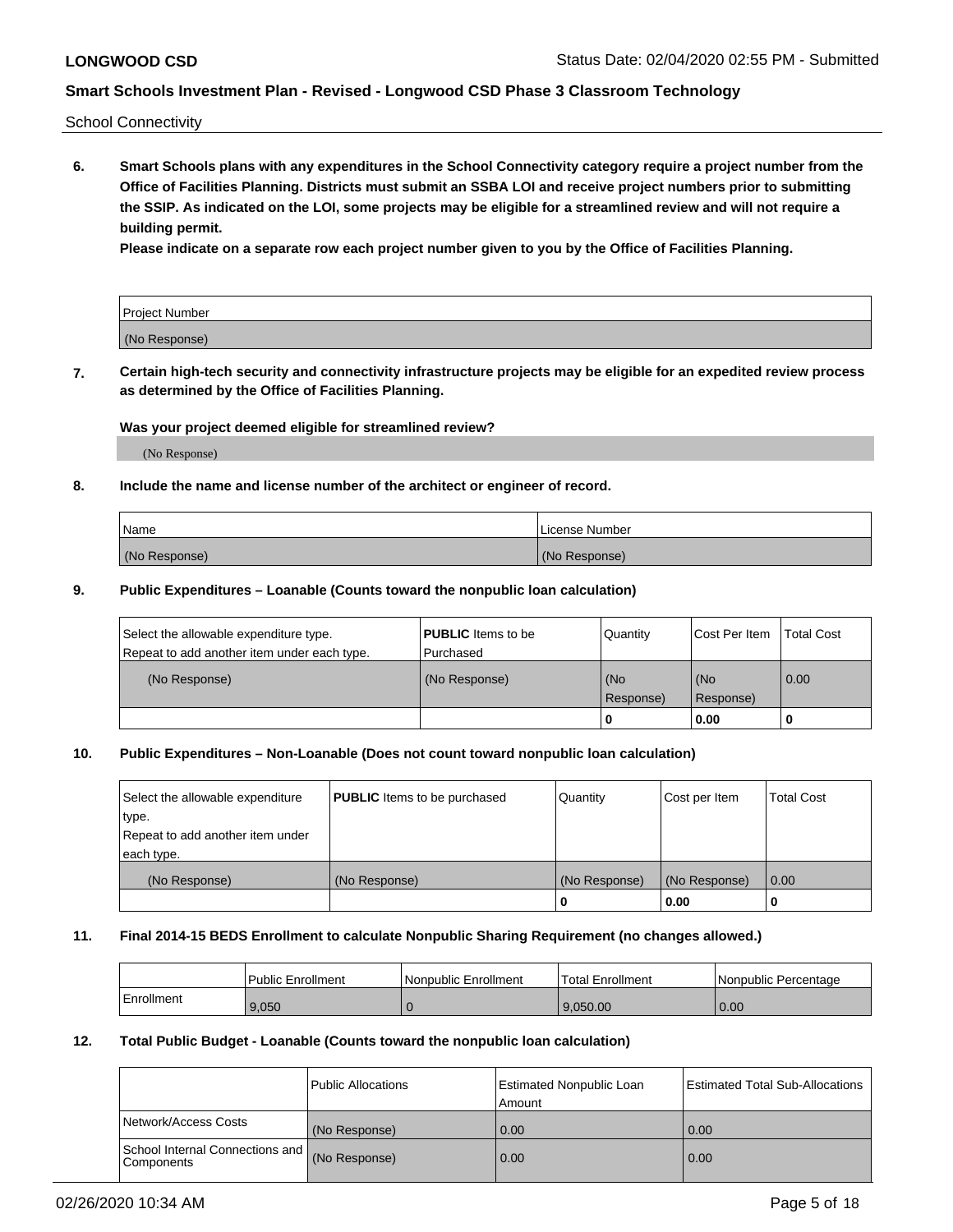School Connectivity

|              | Public Allocations | Estimated Nonpublic Loan<br>l Amount i | Estimated Total Sub-Allocations |
|--------------|--------------------|----------------------------------------|---------------------------------|
| <b>Other</b> | (No Response)      | 0.00                                   | 0.00                            |
| Totals:      | 0.00               | 0                                      | 0                               |

# **13. Total Public Budget – Non-Loanable (Does not count toward the nonpublic loan calculation)**

|                                                   | Sub-<br>Allocation |
|---------------------------------------------------|--------------------|
| Network/Access Costs                              | (No Response)      |
| <b>Outside Plant Costs</b>                        | (No Response)      |
| <b>School Internal Connections and Components</b> | (No Response)      |
| Professional Services                             | (No Response)      |
| Testing                                           | (No Response)      |
| <b>Other Upfront Costs</b>                        | (No Response)      |
| <b>Other Costs</b>                                | (No Response)      |
| <b>Totals:</b>                                    | 0.00               |

# **14. School Connectivity Totals**

|                          | Total Sub-Allocations |
|--------------------------|-----------------------|
| Total Loanable Items     | 0.00                  |
| Total Non-Ioanable Items | 0.00                  |
| Totals:                  |                       |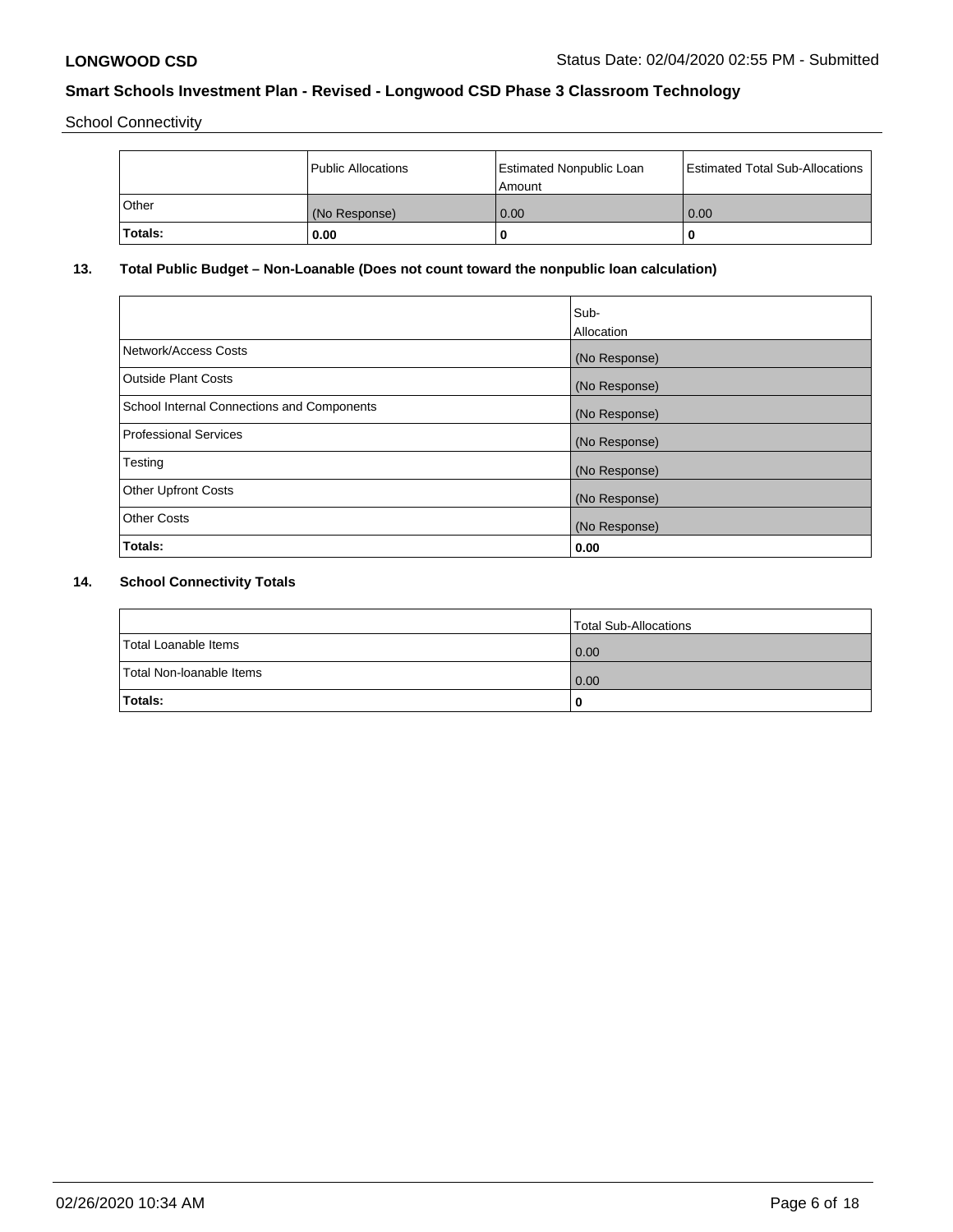Community Connectivity (Broadband and Wireless)

**1. Describe how you intend to use Smart Schools Bond Act funds for high-speed broadband and/or wireless connectivity projects in the community.**

(No Response)

**2. Please describe how the proposed project(s) will promote student achievement and increase student and/or staff access to the Internet in a manner that enhances student learning and/or instruction outside of the school day and/or school building.**

(No Response)

**3. Community connectivity projects must comply with all the necessary local building codes and regulations (building and related permits are not required prior to plan submission).**

 $\Box$  I certify that we will comply with all the necessary local building codes and regulations.

**4. Please describe the physical location of the proposed investment.**

(No Response)

**5. Please provide the initial list of partners participating in the Community Connectivity Broadband Project, along with their Federal Tax Identification (Employer Identification) number.**

| <b>Project Partners</b> | l Federal ID # |
|-------------------------|----------------|
| (No Response)           | (No Response)  |

**6. Please detail the type, quantity, per unit cost and total cost of the eligible items under each sub-category.**

| Select the allowable expenditure | Item to be purchased | Quantity      | Cost per Item | <b>Total Cost</b> |
|----------------------------------|----------------------|---------------|---------------|-------------------|
| type.                            |                      |               |               |                   |
| Repeat to add another item under |                      |               |               |                   |
| each type.                       |                      |               |               |                   |
| (No Response)                    | (No Response)        | (No Response) | (No Response) | 0.00              |
|                                  |                      | U             | 0.00          | -0                |

**7. If you are submitting an allocation for Community Connectivity, complete this table.**

**Note that the calculated Total at the bottom of the table must equal the Total allocation for this category that you entered in the SSIP Overview overall budget.**

|                                    | Sub-Allocation |
|------------------------------------|----------------|
| Network/Access Costs               | (No Response)  |
| Outside Plant Costs                | (No Response)  |
| <b>Tower Costs</b>                 | (No Response)  |
| <b>Customer Premises Equipment</b> | (No Response)  |
| <b>Professional Services</b>       | (No Response)  |
| Testing                            | (No Response)  |
| <b>Other Upfront Costs</b>         | (No Response)  |
| <b>Other Costs</b>                 | (No Response)  |
| Totals:                            | 0.00           |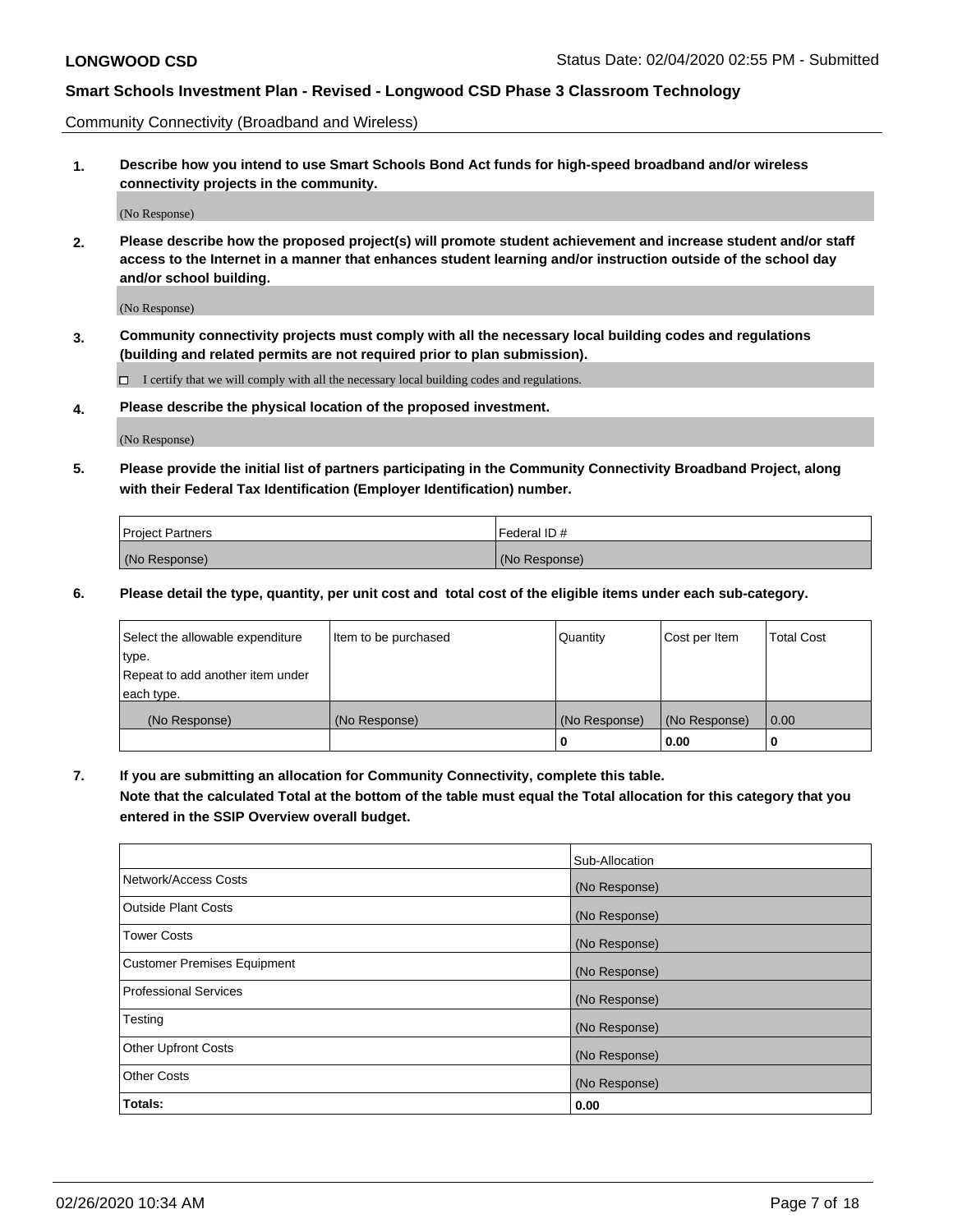### Classroom Learning Technology

**1. In order for students and faculty to receive the maximum benefit from the technology made available under the Smart Schools Bond Act, their school buildings must possess sufficient connectivity infrastructure to ensure that devices can be used during the school day. Smart Schools Investment Plans must demonstrate that sufficient infrastructure that meets the Federal Communications Commission's 100 Mbps per 1,000 students standard currently exists in the buildings where new devices will be deployed, or is a planned use of a portion of Smart Schools Bond Act funds, or is under development through another funding source. Smart Schools Bond Act funds used for technology infrastructure or classroom technology investments must increase the number of school buildings that meet or exceed the minimum speed standard of 100 Mbps per 1,000 students and staff within 12 months. This standard may be met on either a contracted 24/7 firm service or a "burstable" capability. If the standard is met under the burstable criteria, it must be:**

**1. Specifically codified in a service contract with a provider, and**

**2. Guaranteed to be available to all students and devices as needed, particularly during periods of high demand, such as computer-based testing (CBT) periods.**

**Please describe how your district already meets or is planning to meet this standard within 12 months of plan submission.**

Longwood Central School District has met the required bandwidth of 1000 Mb on July 1, 2019.

- **1a. If a district believes that it will be impossible to meet this standard within 12 months, it may apply for a waiver of this requirement, as described on the Smart Schools website. The waiver must be filed and approved by SED prior to submitting this survey.**
	- By checking this box, you are certifying that the school district has an approved waiver of this requirement on file with the New York State Education Department.
- **2. Connectivity Speed Calculator (Required). If the district currently meets the required speed, enter "Currently Met" in the last box: Expected Date When Required Speed Will be Met.**

|                  | l Number of     | Required Speed | Current Speed in Expected Speed |                | Expected Date                        |
|------------------|-----------------|----------------|---------------------------------|----------------|--------------------------------------|
|                  | <b>Students</b> | In Mbps        | <b>Mbps</b>                     | to be Attained | When Required                        |
|                  |                 |                |                                 |                | Within 12 Months 1Speed Will be Met1 |
| Calculated Speed | 9,317           | 931.70         | 1000                            | 2000           | <b>Currently Met</b>                 |

**3. If the district wishes to have students and staff access the Internet from wireless devices within the school building, or in close proximity to it, it must first ensure that it has a robust Wi-Fi network in place that has sufficient bandwidth to meet user demand.**

**Please describe how you have quantified this demand and how you plan to meet this demand.**

In the summer of 2018, the district built a robust district-wide wireless infrastructure. As a result, wireless connectivity is available to all staff and students. In planning for this project, we consulted our stakeholders (staff, students and community). The wireless infrastructure is able to handle a 3:1 ratio of devices to users.

**4. All New York State public school districts are required to complete and submit an Instructional Technology Plan survey to the New York State Education Department in compliance with Section 753 of the Education Law and per Part 100.12 of the Commissioner's Regulations.**

**Districts that include educational technology purchases as part of their Smart Schools Investment Plan must have a submitted and approved Instructional Technology Plan survey on file with the New York State Education Department.**

By checking this box, you are certifying that the school district has an approved Instructional Technology Plan survey on file with the New York State Education Department.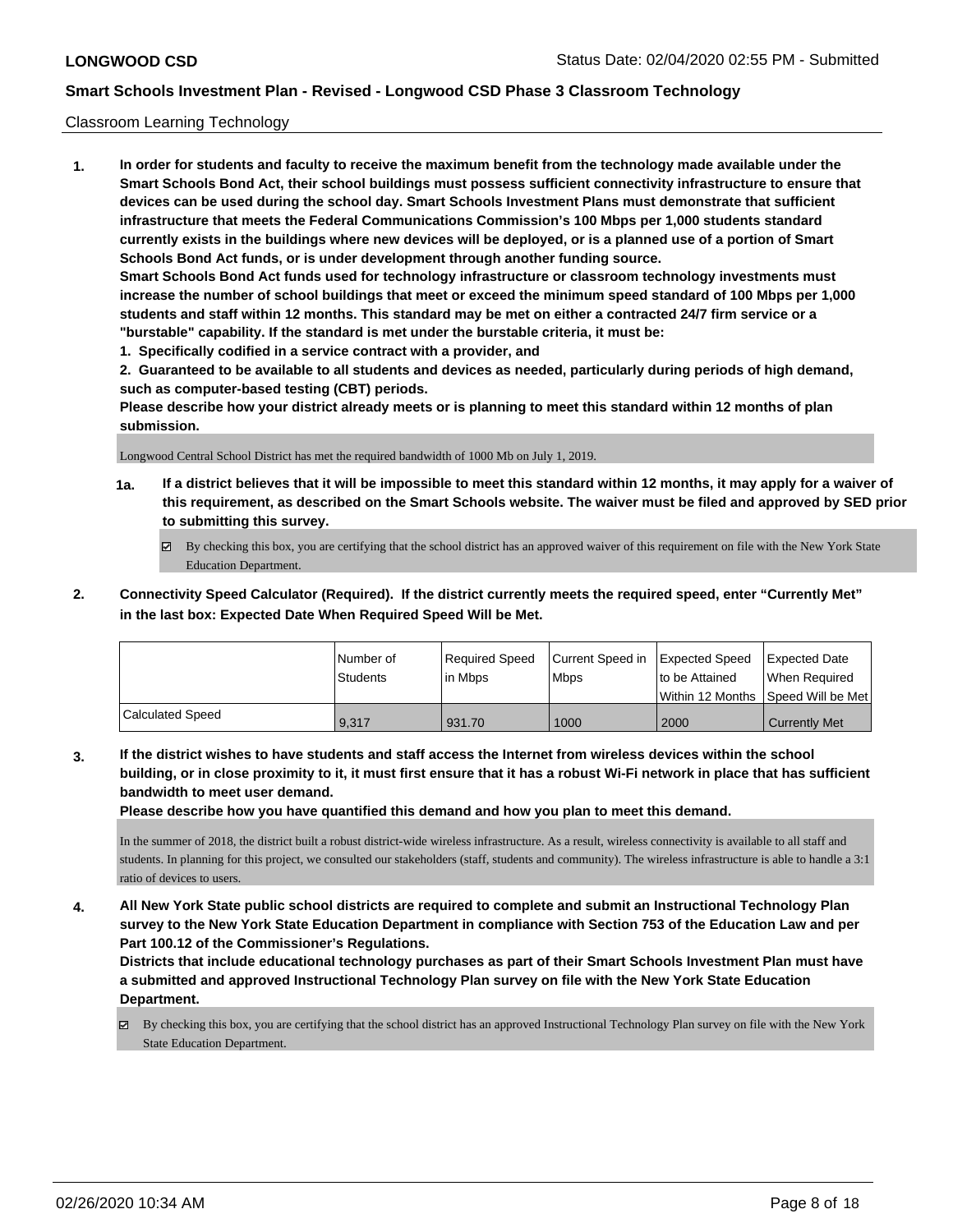### Classroom Learning Technology

**5. Describe the devices you intend to purchase and their compatibility with existing or planned platforms or systems. Specifically address the adequacy of each facility's electrical, HVAC and other infrastructure necessary to install and support the operation of the planned technology.**

Our proposal is to purchase Chromebooks, Apple desktop computers, 3D printers, and interactive televisions.

The Chromebooks will connect to the district's new wireless infrastructure, which was built during the summer of 2018. The district's network

operating center and network closets have adequate HVAC capacity to support the operation of the network hardware.

The Apple desktop computers will be replacing outdated computers in an existing computer laboratory. The laboratory's existing infrastructure of electricity and data drops is adequate to handle the operation of the computers.

The 3D printers will be used to support our Arts and technology education programs. These printers will be installed in rooms that have adequate electrical outlets and data drops.

The interactive televisions will be used to support our physical education programs. They will be installed on mobile stands. The mobility will allow the interactive televisions to be used in areas of the gymnasium that have electrical outlets. The interactive televisions will connect through our wireless infrastructure to access internet-based educational resources.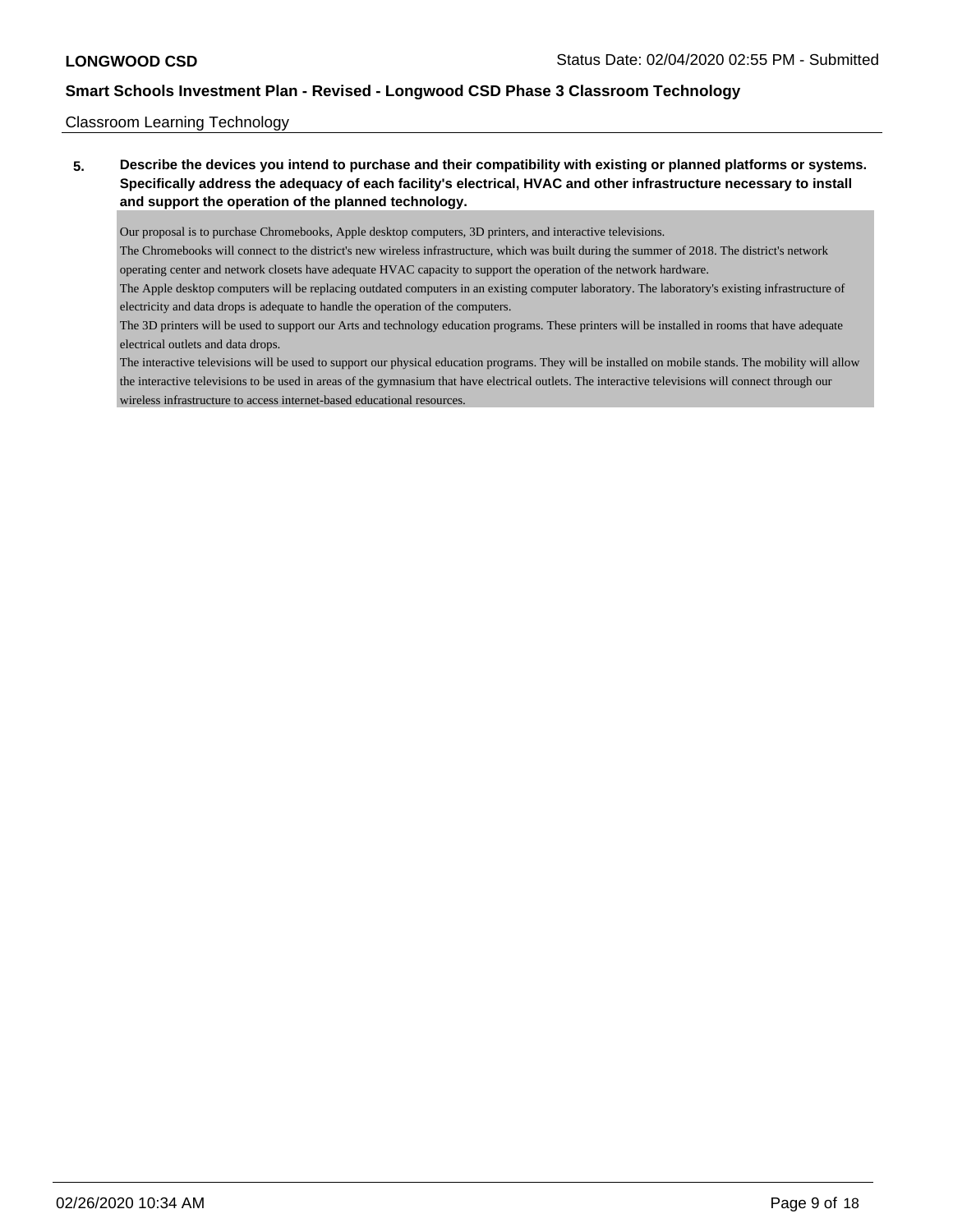#### Classroom Learning Technology

- **6. Describe how the proposed technology purchases will:**
	- **> enhance differentiated instruction;**
	- **> expand student learning inside and outside the classroom;**
	- **> benefit students with disabilities and English language learners; and**
	- **> contribute to the reduction of other learning gaps that have been identified within the district.**

**The expectation is that districts will place a priority on addressing the needs of students who struggle to succeed in a rigorous curriculum. Responses in this section should specifically address this concern and align with the district's Instructional Technology Plan (in particular Question 2 of E. Curriculum and Instruction: "Does the district's instructional technology plan address the needs of students with disabilities to ensure equitable access to instruction, materials and assessments?" and Question 3 of the same section: "Does the district's instructional technology plan address the provision of assistive technology specifically for students with disabilities to ensure access to and participation in the general curriculum?")**

**In addition, describe how the district ensures equitable access to instruction, materials and assessments and participation in the general curriculum for both SWD and English Language Learners/Multilingual Learners (ELL/MLL) students.**

The district's proposal to purchase Chromebooks, Apple desktop computers, 3D printers, and interactive televisions supports differentiated instruction; expand student learning inside and outside of the classroom; benefits students with disabilities, English Language Learners and help to close the learning gaps.

#### **Proposal to purchase Chromebooks**

Our overarching goal is to provide one to one technology to our students in grades 5-12. The students will be using their Chromebooks both in-school and at home. To achieve this goal, our plan is to begin by issuing Chromebooks to all of our 5th and 9th graders and to continue in subsequent years to use those grades as entry points for distributing Chromebooks to students. The students will keep the Chromebooks for four years as they advance in the higher grades.

 The take-home model will help to expand students' learning outside of the classroom. Students will be able to access many G Suite apps such as Google Docs, Google Sheets, Google Slides, and Google Forms to conduct research, and publish their work. A major advantage to using G Suite is a feature that allows users to work offline. This feature will help our students who might not have access to the internet at home.

The Chromebooks will be vital to our students that are absent from school. They will be able to obtain class materials immediately. Through the use of Google Classroom, teachers can be in contact with students and parents providing them with timely progress reports allowing for targeted support to help students.

Our students with disabilities will be able to use G Suite, apps and extensions to support their learning. Many of these apps and extensions such as text to speech, speech to text, and enlarged text, meet the requirements for students who require assistive technologies outlined in their Individual Education Plans. Additionally, Read and Write for Google provides word processing support tools to assist students with reading, writing and comprehension skills. Word prediction is another feature which prompts students who struggle with writing to use proper spelling, grammar, and vocabulary.

The District subscribes to Raz-Plus, a web-based program for English Language Learners. The program contains Leveled Reader Packs, Content Picture Packs, Language Skill Packs, and Vocabulary Packs and Assessments. The use of the Chromebooks will help our ELL's to access Raz-Plus and other applications such as Google Translator.

Our English language learners will use Google Translator to help them translate important texts and to look up unknown words. They will also have access to educational video resources which will help them to understand difficult learning concepts.

Greater access to research-based technology resources will help our students make measurable academic gains. The table below shows the programs that the district uses to support our students' individualized learning and having the Chromebooks will give them greater access and more time-ontask with these programs.

| <b>Programs</b>                | <b>Grade Level and population</b> | <b>Rationale</b>                                                                                                                                |
|--------------------------------|-----------------------------------|-------------------------------------------------------------------------------------------------------------------------------------------------|
| Aleks                          | High school mathematics           | Helping to prepare students for college-level<br>mathematics.                                                                                   |
| Career and Technical Education | $9 - 12$                          | Students learn about Computer Aided Design<br>using Chief Architect.                                                                            |
| Edmentum                       | $9 - 12$                          | Students have access to review the contents in<br>the subject areas that they need to understand<br>which will help to close the learning gaps. |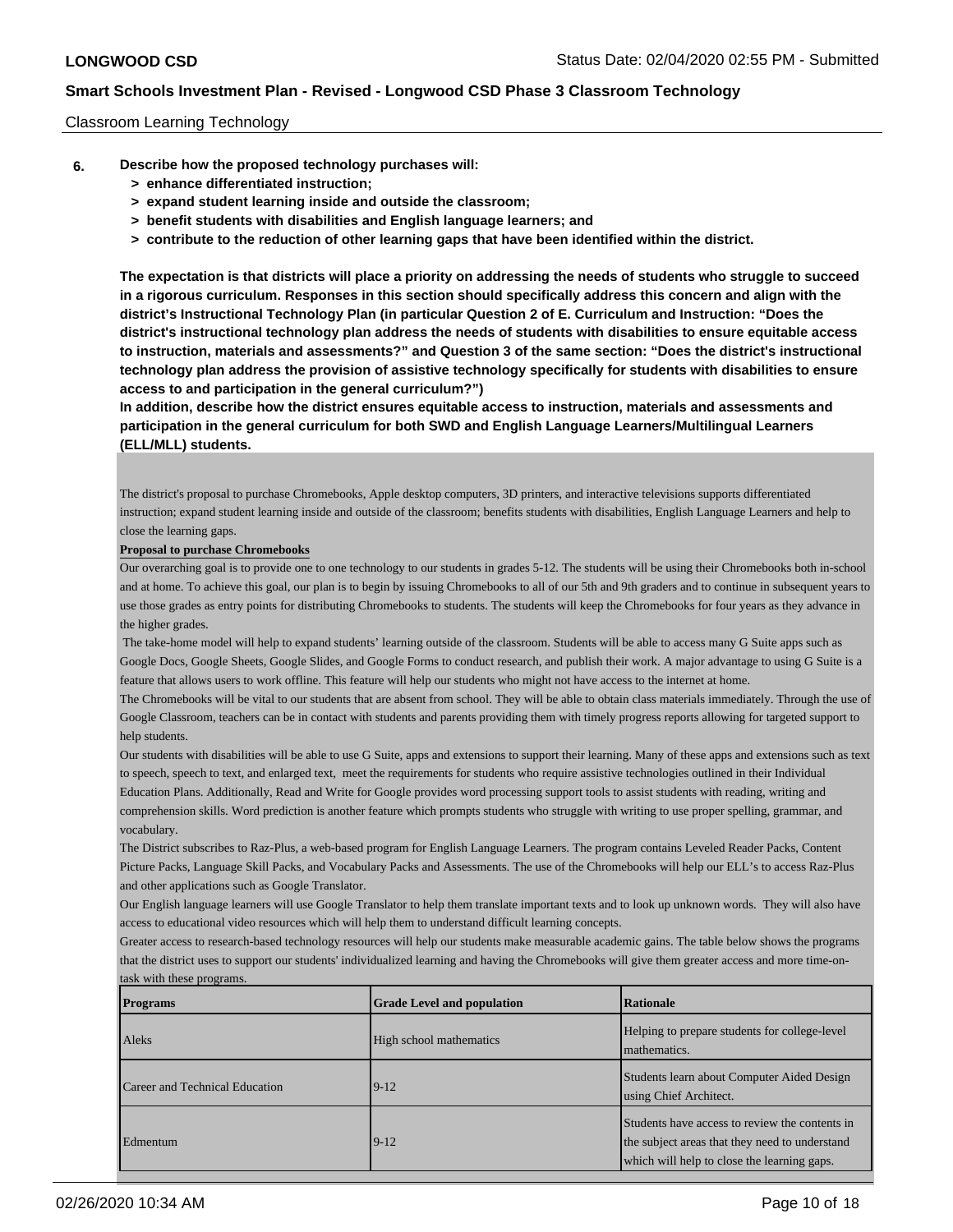Classroom Learning Technology

| <b>Fitness Gram</b>                                            | 5-12 Health and Physical Education                               | Assesses students' health-related fitness and<br>provides personalized reports to students and<br>parents.                                                                                                   |
|----------------------------------------------------------------|------------------------------------------------------------------|--------------------------------------------------------------------------------------------------------------------------------------------------------------------------------------------------------------|
| <b>G</b> Suite                                                 | $K-12$                                                           | Integrate technology into the curriculum with a<br>focus on using tools such as Google Read and<br>Write and Google Translate to support our<br>students with disabilities and English language<br>learners. |
| <i>i</i> -Ready                                                | $K-8$                                                            | Assesses students and provides an<br>individualized learning path at the students'<br>instructional level in English language arts and<br>mathematics.                                                       |
| Naviance                                                       | $7 - 12$                                                         | Provides the students with tools to prepare for<br>college and career.                                                                                                                                       |
| Raz-Plus                                                       | $K-8$                                                            | Provides English language learners with literacy<br>resources at their instructional levels.                                                                                                                 |
| Read-180                                                       | Students with disabilities                                       | Supporting students' Individual Education Plan<br>(IEP).                                                                                                                                                     |
| STEM- Science Technology Engineering and<br><b>Mathematics</b> | Working towards implementing coding in the<br>science curriculum | Students having access to learn to code using<br>age and grade appropriate programs such as<br>Scratch.                                                                                                      |

## **Proposal to purchase 3D printers**

The district's proposal to purchase 3D printers will help to support differentiated instruction by allowing students to research and create projects of their interests especially for our students with disabilities and English Language Learners.

The 3D printers will allow students the ability to interact with projects as opposed to just viewing them on paper or computer screens. They can be essential to help the students to realize how designs interact with their environment.

3D Printers will be used in elementary art classes and advanced classes on the secondary level. Students will have the opportunity to explore form vs. function (process vs. product) as they design a product that serves a purpose. Students will have the opportunity for immediate feedback on an art project without having to wait for models to be adapted or modified. Changes can be printed multiple times, allowing students to fully understand how they will affect something. Students will be able to use various materials and tones of colors to enhance the overall aesthetic giving them the freedom to create elaborate designs and intricate geometries that would normally be a challenge to the traditional building of models are better achieved. This enhances the design process so an artist can determine how elaborate their project can be.

In Technology Education, the 3D printers will help to introduce modules to prepare students for new and emerging technologies in career and college readiness such as Introduction to Computer Science and Design & Marketing. These modules will allow for students to explore various careers that will align with opportunities provided by the High School.

Students will be able to investigate career opportunities in new and emerging technologies and to see how careers utilize technologies such as 3D printers to advance their field.

### **Proposal to purchase Apple computers**

Apple desktop computers will be used in our high school. Many course electives in the Arts are available to our students. Apple computers offer a leading platform for industry standards for graphic design. Features such as colors and fonts, especially when going from screen and file to print are well designed. Our students will have the opportunity to take art courses using the Mac platform which will help to prepare them for college and career.

#### **Proposal to purchase interactive televisions**

The interactive televisions will be used in the district's Junior High School and High School gyms. This technology will help the teachers to bring multimedia resources into the health and physical education curricula. Videos can be used for skills demonstration, demonstrate concepts and other relevant curriculum materials.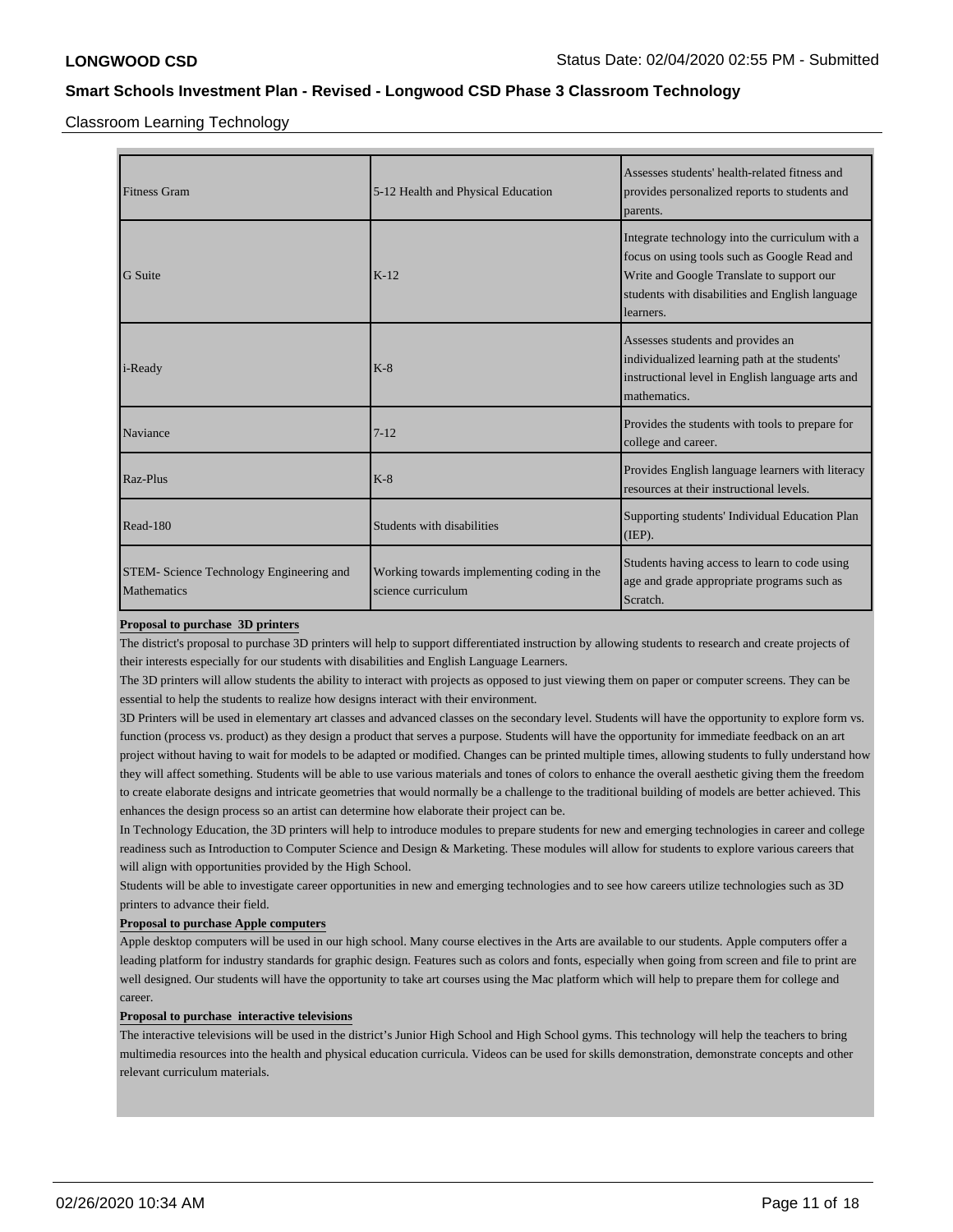### Classroom Learning Technology

## **7. Where appropriate, describe how the proposed technology purchases will enhance ongoing communication with parents and other stakeholders and help the district facilitate technology-based regional partnerships, including distance learning and other efforts.**

The use of the Chromebooks by our teachers will help to expand ongoing communication with parents to support their students' learning. Our district's data in G Suite show that many of our teachers are creating thousands of files in Google classroom, an online learning platform, which allows them to assign work to students. Those students are completing, collaborating, working at their pace and submitting their work online. Teachers are reviewing their work, providing feedback and opportunities for students to expand their learning beyond the classroom. Google Classroom also allows parents to receive progress reports as well.

The Chromebooks will provide greater access to the high school students with the Naviance program. Naviance is an Internet-based college, and career readiness solution that helps students to learn about careers and college. Naviance also has a Family Connection module which provides parents with the tools to assist their child to prepare for college and career.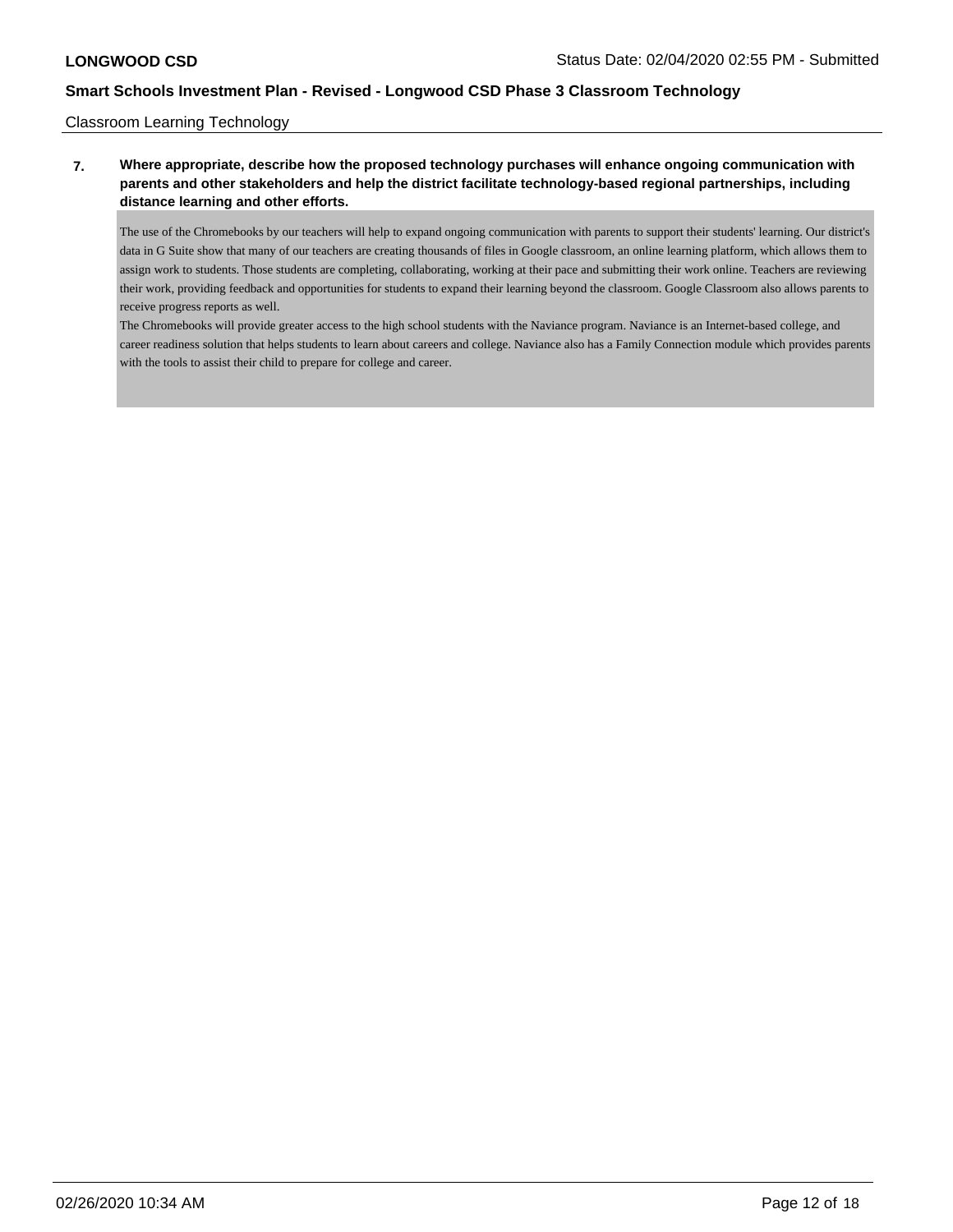Classroom Learning Technology

**8. Describe the district's plan to provide professional development to ensure that administrators, teachers and staff can employ the technology purchased to enhance instruction successfully.**

**Note: This response should be aligned and expanded upon in accordance with your district's response to Question 1 of F. Professional Development of your Instructional Technology Plan: "Please provide a summary of professional development offered to teachers and staff, for the time period covered by this plan, to support technology to enhance teaching and learning. Please include topics, audience and method of delivery within your summary."**

The district is committed to providing and supporting quality professional development that is sustainable. A major strategy in our professional development plan is the building of internal expertise. Many of our faculty have volunteered to receive in-depth professional development allowing them to turnkey the training to their colleagues. Additionally, the district uses its Model School days with the Eastern Suffolk BOCES (Boards of Cooperative Educational Services) to deliver professional development to its technology coaches. Our technology coaches are teachers who have an additional duty to train administrators, teachers, and staff in their respective schools. Over the years, the district has seen an increase of teachers taking online courses in instructional technology and working towards their Google certification. The table below represents our professional development plan for our key stakeholders.

| Audience              | <b>Needs</b>                                                                                                                                                                                                                       | <b>Topics</b>                                                                                                                                                                                                                                                            | <b>Method of delivery</b>                                                                                                                                                                                                                                                 |
|-----------------------|------------------------------------------------------------------------------------------------------------------------------------------------------------------------------------------------------------------------------------|--------------------------------------------------------------------------------------------------------------------------------------------------------------------------------------------------------------------------------------------------------------------------|---------------------------------------------------------------------------------------------------------------------------------------------------------------------------------------------------------------------------------------------------------------------------|
| <b>Administrators</b> | This current school year, our<br>administrators were issued<br>Chromebooks. Administrators need<br>to be knowledgeable about the<br>instructional technology tools that<br>their teachers and students are<br>using.               | The topics will be in G Suite and<br>Google classroom with a focus on<br>technology that supports our<br>students with disabilities and<br>English language learners such as<br>Google Read and Write and built-in<br>accessibility features in the G Suite<br>platform. | The district technology coaches and<br>Eastern Suffolk BOCES Model<br>Schools integration specialist will<br>provide hands-on training.<br>Administrators will have the<br>opportunity to attend professional<br>development that is offered through<br>My Learning Plan. |
| <b>Teachers</b>       | This current school year our<br>teachers were issued Chromebooks.<br>Many teachers need to be<br>knowledgeable on the use of the<br>Chromebooks, and how to<br>identify Apps, and Extensions that<br>can support their curriculum. | The topics will be in G Suite,<br>Google Classroom, and subject-<br>specific Apps, and Extensions with<br>a focus in English Language Arts<br>and mathematics. Other topics will<br>focus on assessment tools such as<br>Kahoot, Quizlet, and Google<br>Forms.           | The district technology coaches and<br>Eastern Suffolk BOCES Model<br>Schools integration specialist will<br>provide hands-on training and<br>coaching. Technology coaches will<br>attend regional technology<br>conferences.                                             |
| <b>Staff</b>          | Administrators rely on their clerical<br>staff to support the daily operations<br>of their schools and departments.<br>Clerical staff must be versed in the<br>tools that the administrators are<br>using.                         | The topics will include Google<br>Calendar, Google Forms, Google<br>Docs, and Sheets.                                                                                                                                                                                    | Eastern Suffolk BOCES Model<br>Schools integration specialist will<br>provide hands-on training.                                                                                                                                                                          |

**9. Districts must contact one of the SUNY/CUNY teacher preparation programs listed on the document on the left side of the page that supplies the largest number of the district's new teachers to request advice on innovative uses and best practices at the intersection of pedagogy and educational technology.**

By checking this box, you certify that you have contacted the SUNY/CUNY teacher preparation program that supplies the largest number of your new teachers to request advice on these issues.

#### **9a. Please enter the name of the SUNY or CUNY Institution that you contacted.**

Stony Brook University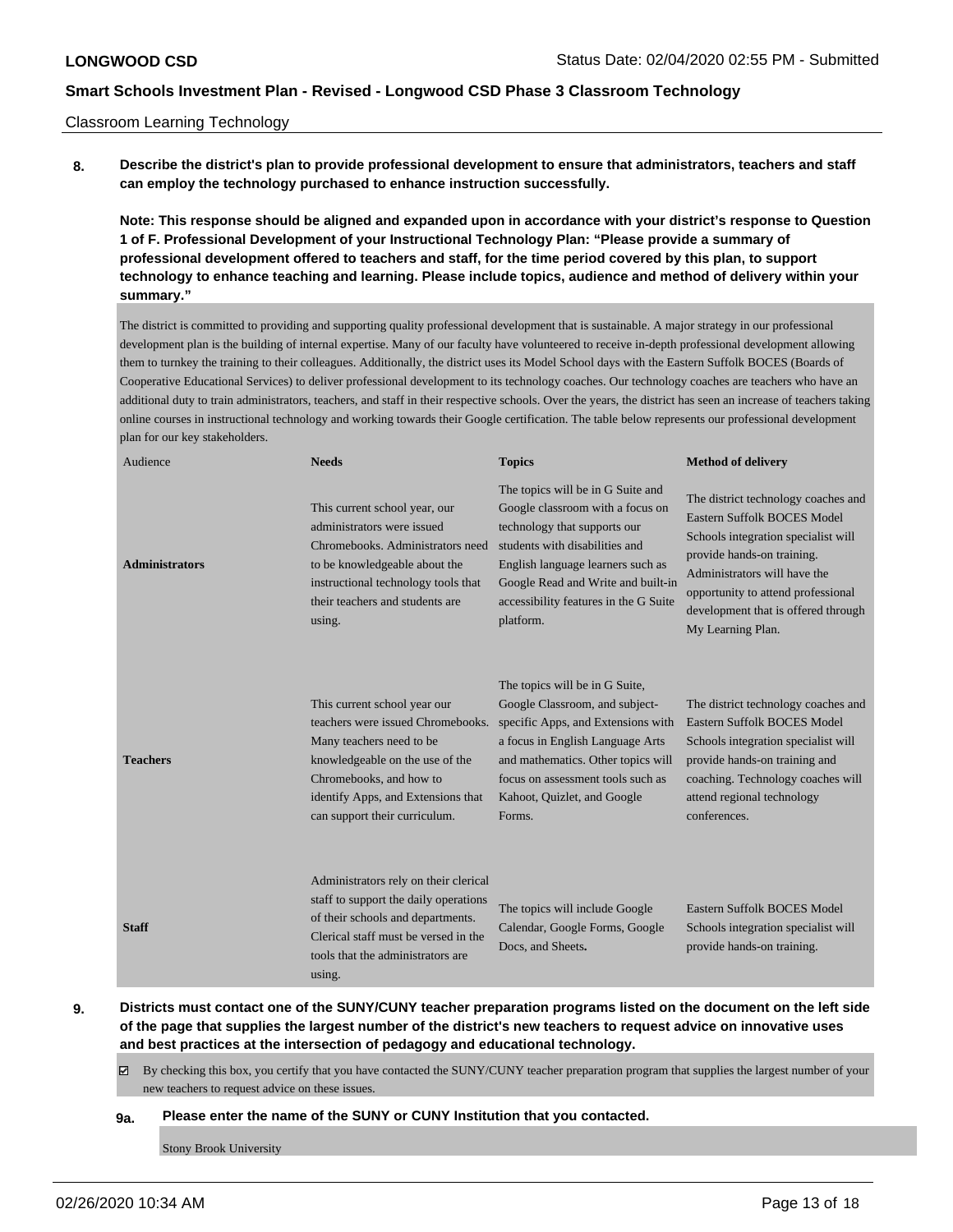Classroom Learning Technology

**9b. Enter the primary Institution phone number.**

631-632-7067

**9c. Enter the name of the contact person with whom you consulted and/or will be collaborating with on innovative uses of technology and best practices.**

Annette Shideler, EdD, Craig Markson EdD

**10. To ensure the sustainability of technology purchases made with Smart Schools funds, districts must demonstrate a long-term plan to maintain and replace technology purchases supported by Smart Schools Bond Act funds. This sustainability plan shall demonstrate a district's capacity to support recurring costs of use that are ineligible for Smart Schools Bond Act funding such as device maintenance, technical support, Internet and wireless fees, maintenance of hotspots, staff professional development, building maintenance and the replacement of incidental items. Further, such a sustainability plan shall include a long-term plan for the replacement of purchased devices and equipment at the end of their useful life with other funding sources.**

By checking this box, you certify that the district has a sustainability plan as described above.

**11. Districts must ensure that devices purchased with Smart Schools Bond funds will be distributed, prepared for use, maintained and supported appropriately. Districts must maintain detailed device inventories in accordance with generally accepted accounting principles.**

By checking this box, you certify that the district has a distribution and inventory management plan and system in place.

**12. Please detail the type, quantity, per unit cost and total cost of the eligible items under each sub-category.**

| Select the allowable expenditure<br>type.<br>Repeat to add another item under<br>each type. | Item to be Purchased                                                                      | Quantity       | Cost per Item | <b>Total Cost</b> |
|---------------------------------------------------------------------------------------------|-------------------------------------------------------------------------------------------|----------------|---------------|-------------------|
| <b>Other Costs</b>                                                                          | Warranties/Accidental Damage -<br>Chromebooks                                             | 1,535          | 86.00         | 132,010.00        |
| <b>Other Costs</b>                                                                          | <b>Chromebook Cases</b>                                                                   | 1,535          | 40.00         | 61,400.00         |
| <b>Other Costs</b>                                                                          | Laptop Cart                                                                               | 1              | 2,000.00      | 2,000.00          |
| <b>Laptop Computers</b>                                                                     | Chromebooks                                                                               | 1,535          | 251.00        | 385,285.00        |
| <b>Other Costs</b>                                                                          | Wireless Keyboard/Mouse                                                                   | $\overline{7}$ | 50.00         | 350.00            |
| <b>Other Costs</b>                                                                          | Google Admin. Console allows for the<br>management of user accounts,<br>Chromebooks, apps | 1,535          | 24.00         | 36,840.00         |
| <b>Laptop Computers</b>                                                                     | <b>Laptop Computers</b>                                                                   | 30             | 1,415.00      | 42,450.00         |
| <b>Other Costs</b>                                                                          | <b>Interactive Televisions</b>                                                            | 7              | 3,000.00      | 21,000.00         |
| <b>Other Costs</b>                                                                          | Sandwich/Mounting Kit for computers<br>for interactive televisions                        | 7              | 50.00         | 350.00            |
| <b>Other Costs</b>                                                                          | Asset Tagging - Laptops                                                                   | 30             | 2.00          | 60.00             |
| <b>Other Costs</b>                                                                          | <b>Smart Mounts for Interactive</b><br>televisions                                        | $\overline{7}$ | 600.00        | 4,200.00          |
| <b>Other Costs</b>                                                                          | Warranties - Laptop Computers                                                             | 30             | 183.00        | 5,490.00          |
| <b>Other Costs</b>                                                                          | Freight                                                                                   | 1              | 650.00        | 650.00            |
| <b>Desktop Computers</b>                                                                    | Apple iMac Computers                                                                      | 30             | 1,500.00      | 45,000.00         |
| <b>Other Costs</b>                                                                          | White Glove Service - Chromebooks-                                                        | 1,535          | 4.00          | 6,140.00          |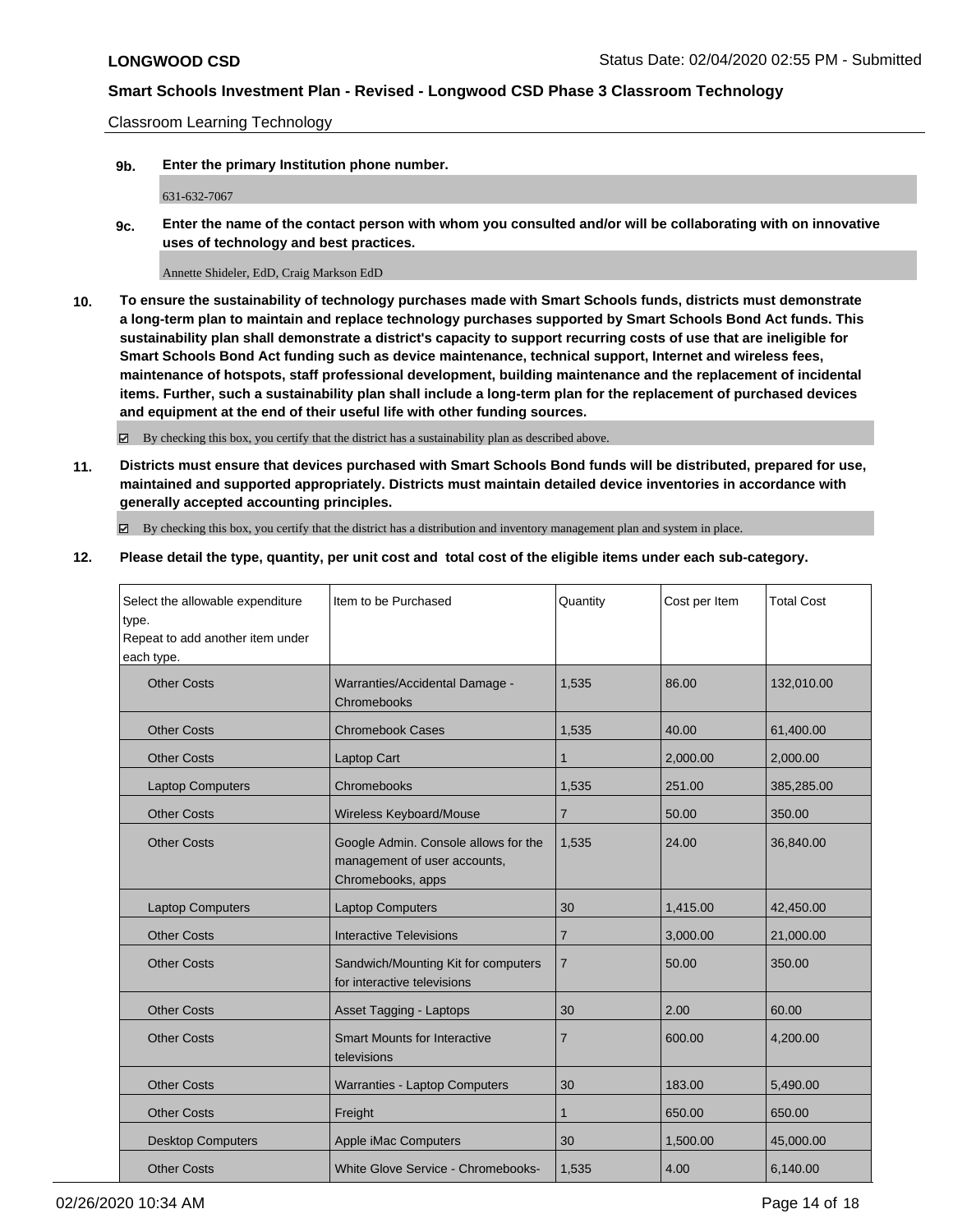Classroom Learning Technology

| Select the allowable expenditure<br>type.<br>Repeat to add another item under<br>each type. | Iltem to be Purchased                                                   | Quantity       | Cost per Item | <b>Total Cost</b> |
|---------------------------------------------------------------------------------------------|-------------------------------------------------------------------------|----------------|---------------|-------------------|
|                                                                                             | Enrolls into management portal,<br>upgrades operating system, asset tag |                |               |                   |
| <b>Other Costs</b>                                                                          | <b>3D Printers</b>                                                      | 4              | 2,750.00      | 11,000.00         |
| <b>Other Costs</b>                                                                          | Warranties - Computers for interactive<br>televisions                   | $\overline{7}$ | 100.00        | 700.00            |
| <b>Other Costs</b>                                                                          | Warranty - Protection Plan - Apple<br>Computers                         | 30             | 300.00        | 9,000.00          |
| <b>Desktop Computers</b>                                                                    | Computers for Interactive televisions                                   | 7              | 1,000.00      | 7,000.00          |
|                                                                                             |                                                                         | 7,873          | 14,005.00     | 770,925           |

## **13. Final 2014-15 BEDS Enrollment to calculate Nonpublic Sharing Requirement (no changes allowed.)**

|            | Public Enrollment | Nonpublic Enrollment | <b>Total Enrollment</b> | <i>Nonpublic</i><br><b>Percentage</b> |
|------------|-------------------|----------------------|-------------------------|---------------------------------------|
| Enrollment | 9,050             |                      | 9.050.00                | 0.00                                  |

## **14. If you are submitting an allocation for Classroom Learning Technology complete this table.**

|                          | Public School Sub-Allocation | <b>Estimated Nonpublic Loan</b><br>Amount<br>(Based on Percentage Above) | <b>Estimated Total Public and</b><br>Nonpublic Sub-Allocation |
|--------------------------|------------------------------|--------------------------------------------------------------------------|---------------------------------------------------------------|
| Interactive Whiteboards  | 0.00                         | 0.00                                                                     | 0.00                                                          |
| <b>Computer Servers</b>  | 0.00                         | 0.00                                                                     | 0.00                                                          |
| <b>Desktop Computers</b> | 52,000.00                    | 0.00                                                                     | 52,000.00                                                     |
| <b>Laptop Computers</b>  | 427,735.00                   | 0.00                                                                     | 427,735.00                                                    |
| <b>Tablet Computers</b>  | 0.00                         | 0.00                                                                     | 0.00                                                          |
| <b>Other Costs</b>       | 291,190.00                   | 0.00                                                                     | 291,190.00                                                    |
| Totals:                  | 770,925.00                   | 0                                                                        | 770,925                                                       |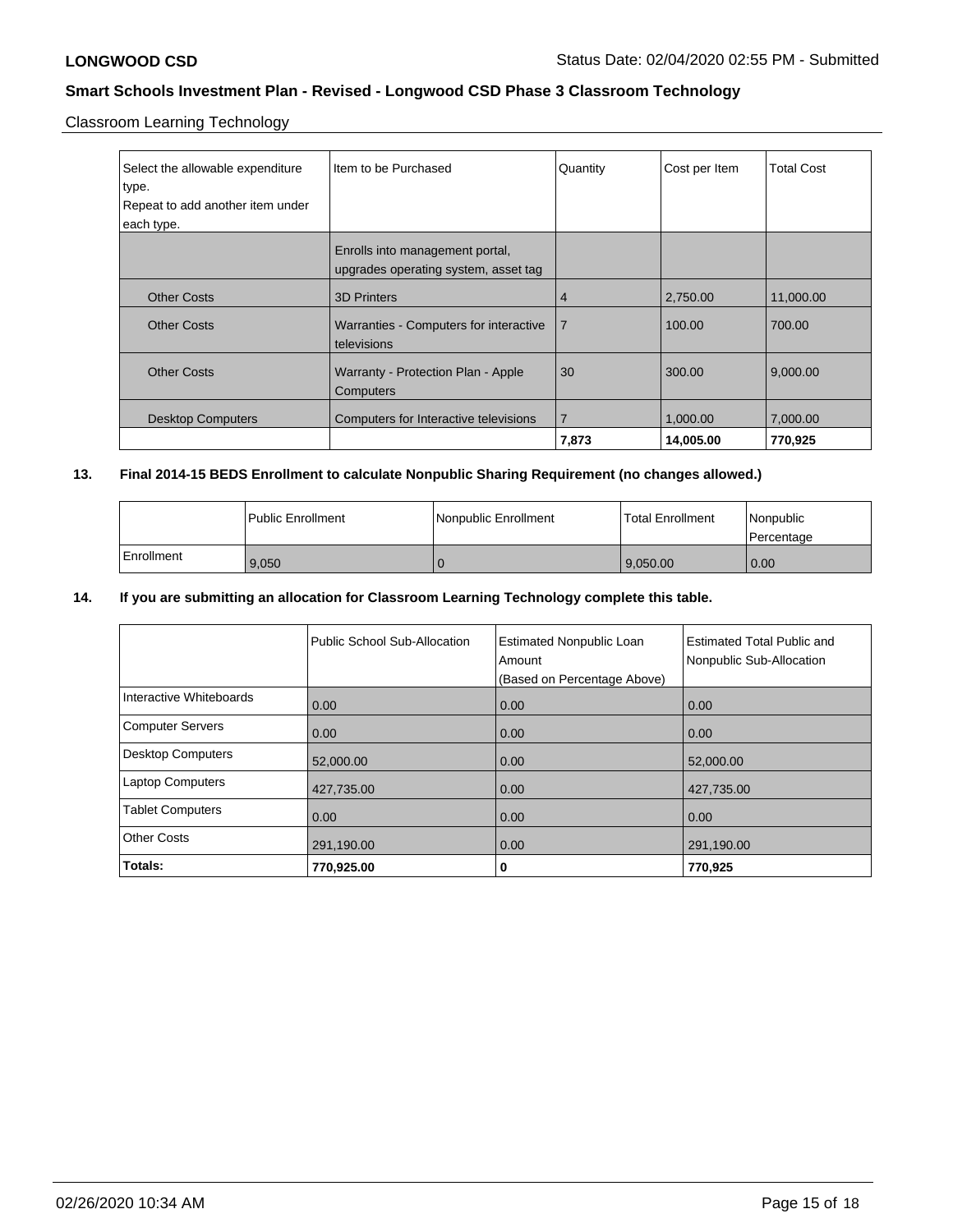#### Pre-Kindergarten Classrooms

**1. Provide information regarding how and where the district is currently serving pre-kindergarten students and justify the need for additional space with enrollment projections over 3 years.**

(No Response)

- **2. Describe the district's plan to construct, enhance or modernize education facilities to accommodate prekindergarten programs. Such plans must include:**
	- **Specific descriptions of what the district intends to do to each space;**
	- **An affirmation that new pre-kindergarten classrooms will contain a minimum of 900 square feet per classroom;**
	- **The number of classrooms involved;**
	- **The approximate construction costs per classroom; and**
	- **Confirmation that the space is district-owned or has a long-term lease that exceeds the probable useful life of the improvements.**

(No Response)

**3. Smart Schools Bond Act funds may only be used for capital construction costs. Describe the type and amount of additional funds that will be required to support ineligible ongoing costs (e.g. instruction, supplies) associated with any additional pre-kindergarten classrooms that the district plans to add.**

(No Response)

**4. All plans and specifications for the erection, repair, enlargement or remodeling of school buildings in any public school district in the State must be reviewed and approved by the Commissioner. Districts that plan capital projects using their Smart Schools Bond Act funds will undergo a Preliminary Review Process by the Office of Facilities Planning.**

**Please indicate on a separate row each project number given to you by the Office of Facilities Planning.**

| Project Number |  |
|----------------|--|
| (No Response)  |  |
|                |  |

**5. Please detail the type, quantity, per unit cost and total cost of the eligible items under each sub-category.**

| Select the allowable expenditure | Item to be purchased | Quantity      | Cost per Item | <b>Total Cost</b> |
|----------------------------------|----------------------|---------------|---------------|-------------------|
| type.                            |                      |               |               |                   |
| Repeat to add another item under |                      |               |               |                   |
| each type.                       |                      |               |               |                   |
| (No Response)                    | (No Response)        | (No Response) | (No Response) | 0.00              |
|                                  |                      | υ             | 0.00          |                   |

**6. If you have made an allocation for Pre-Kindergarten Classrooms, complete this table. Note that the calculated Total at the bottom of the table must equal the Total allocation for this category that you entered in the SSIP Overview overall budget.**

|                                          | Sub-Allocation |
|------------------------------------------|----------------|
| Construct Pre-K Classrooms               | (No Response)  |
| Enhance/Modernize Educational Facilities | (No Response)  |
| <b>Other Costs</b>                       | (No Response)  |
| Totals:                                  | 0.00           |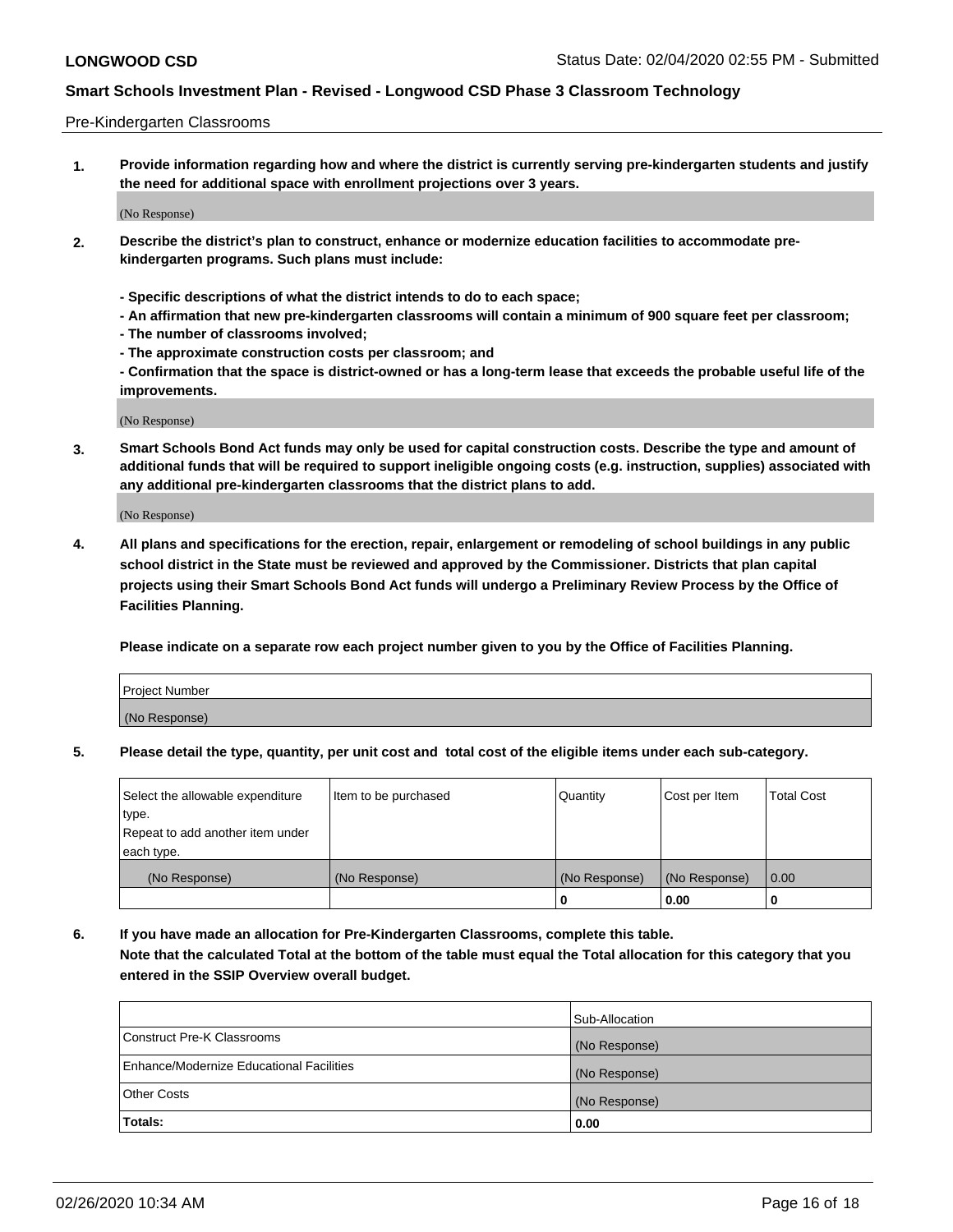Replace Transportable Classrooms

**1. Describe the district's plan to construct, enhance or modernize education facilities to provide high-quality instructional space by replacing transportable classrooms.**

(No Response)

**2. All plans and specifications for the erection, repair, enlargement or remodeling of school buildings in any public school district in the State must be reviewed and approved by the Commissioner. Districts that plan capital projects using their Smart Schools Bond Act funds will undergo a Preliminary Review Process by the Office of Facilities Planning.**

**Please indicate on a separate row each project number given to you by the Office of Facilities Planning.**

| Project Number |  |
|----------------|--|
|                |  |
|                |  |
| (No Response)  |  |

**3. For large projects that seek to blend Smart Schools Bond Act dollars with other funds, please note that Smart Schools Bond Act funds can be allocated on a pro rata basis depending on the number of new classrooms built that directly replace transportable classroom units.**

**If a district seeks to blend Smart Schools Bond Act dollars with other funds describe below what other funds are being used and what portion of the money will be Smart Schools Bond Act funds.**

(No Response)

**4. Please detail the type, quantity, per unit cost and total cost of the eligible items under each sub-category.**

| Select the allowable expenditure | Item to be purchased | Quantity      | Cost per Item | Total Cost |
|----------------------------------|----------------------|---------------|---------------|------------|
| ∣type.                           |                      |               |               |            |
| Repeat to add another item under |                      |               |               |            |
| each type.                       |                      |               |               |            |
| (No Response)                    | (No Response)        | (No Response) | (No Response) | 0.00       |
|                                  |                      | u             | 0.00          |            |

**5. If you have made an allocation for Replace Transportable Classrooms, complete this table. Note that the calculated Total at the bottom of the table must equal the Total allocation for this category that you entered in the SSIP Overview overall budget.**

|                                                | Sub-Allocation |
|------------------------------------------------|----------------|
| Construct New Instructional Space              | (No Response)  |
| Enhance/Modernize Existing Instructional Space | (No Response)  |
| Other Costs                                    | (No Response)  |
| Totals:                                        | 0.00           |